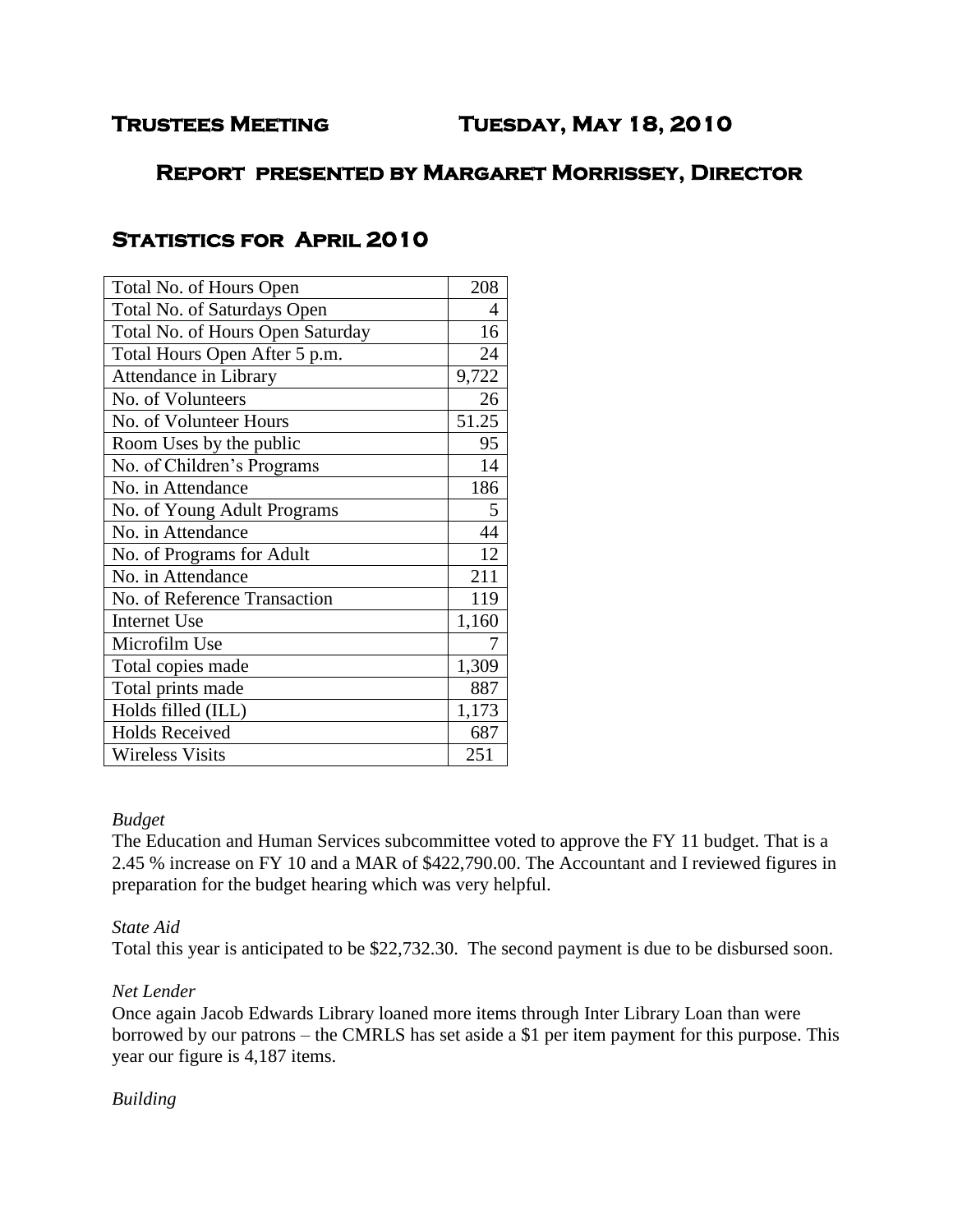- Sign for the Lenti Room is being fabricated by Diversified Signs.
- Window replacement Project three windows in the rear of the building need to have the glass replaced due to BBshots. There is a deductable of \$1,000 and the insurance company has paid for the glazing and the rental of a crane as the windows are on the  $3<sup>rd</sup>$ floor.
- Mulch this year I am working with the Sewer Treatment Plant to use some of the free byproduct there to cover the beds. I have obtained samples of the product, have discussed the possible odor issues with the DPW and would like to try this out to show we truly are attempting to make the library a more sustainable building. I intend to place signage on the law to promote the project. As summer reading has the Go Green theme, it is rather a nice coincidence.

#### *Long Range Plan*

Sub Committee members Joan, Dick and I have been working to prepare for the public comment sessions. Two dates have been set for focus groups to meet: Thursday, May  $20^{th}$  at 11:30 a.m. to 1:30 p.m. and Monday, May  $24<sup>th</sup>$  at 6 p.m. to 8 p.m. in the Pioppi.

#### *Programs*

During school vacation week, there were many programs offered to kids and teens, including an author visit to tie in with Earth Day, an Anime workshop and Wii Lego Rock Band. To celebrate *El Día de los Niños/ El Día de los Libros* there was a special story hour, celebrating Children's Day/Book Day on Friday, April 30th at 10:30 a.m. The training session *Using the Library Catalog – Get the Best Results.* As a result of the positive response on both programs, to both these new initiatives, we will continue to offer them on a monthly basis. The reception for Grade 5 West Street School students is anticipated to attract many students, family and friends. The Wind Ensemble will provide the musical accompaniment.

#### *Summer Reading*

Preparation work for summer reading is well underway. There will be separate components to the program for Children, Teens and Adults, as in previous years. Requests for summer reading lists have been sent to the local schools. This year's theme is Go Green. The Friends of the JEL have been asked to provide some prizes, as in previous years. The programs organized during the summer have all been

#### *Meetings and Outreach*

I attended the Violence Awareness workshop presented by the MA Board of Library Commissioners, on Saturday morning in Boxborough. The program was well presented and there were lots of ideas to review. I would like the trustees to consider setting a policy on Violence in the workplace and will provide some examples.

I attended the SALT meeting at the Armory and at a meeting of C/WMARS network, as well as training on remote access to cable scroll. The Adult Services Librarian attended the school fair at Trinity Catholic Academy. Children's Librarian participated in the annual Community Baby Shower and there is a display of materials in support of the theme in the main hall, throughout May.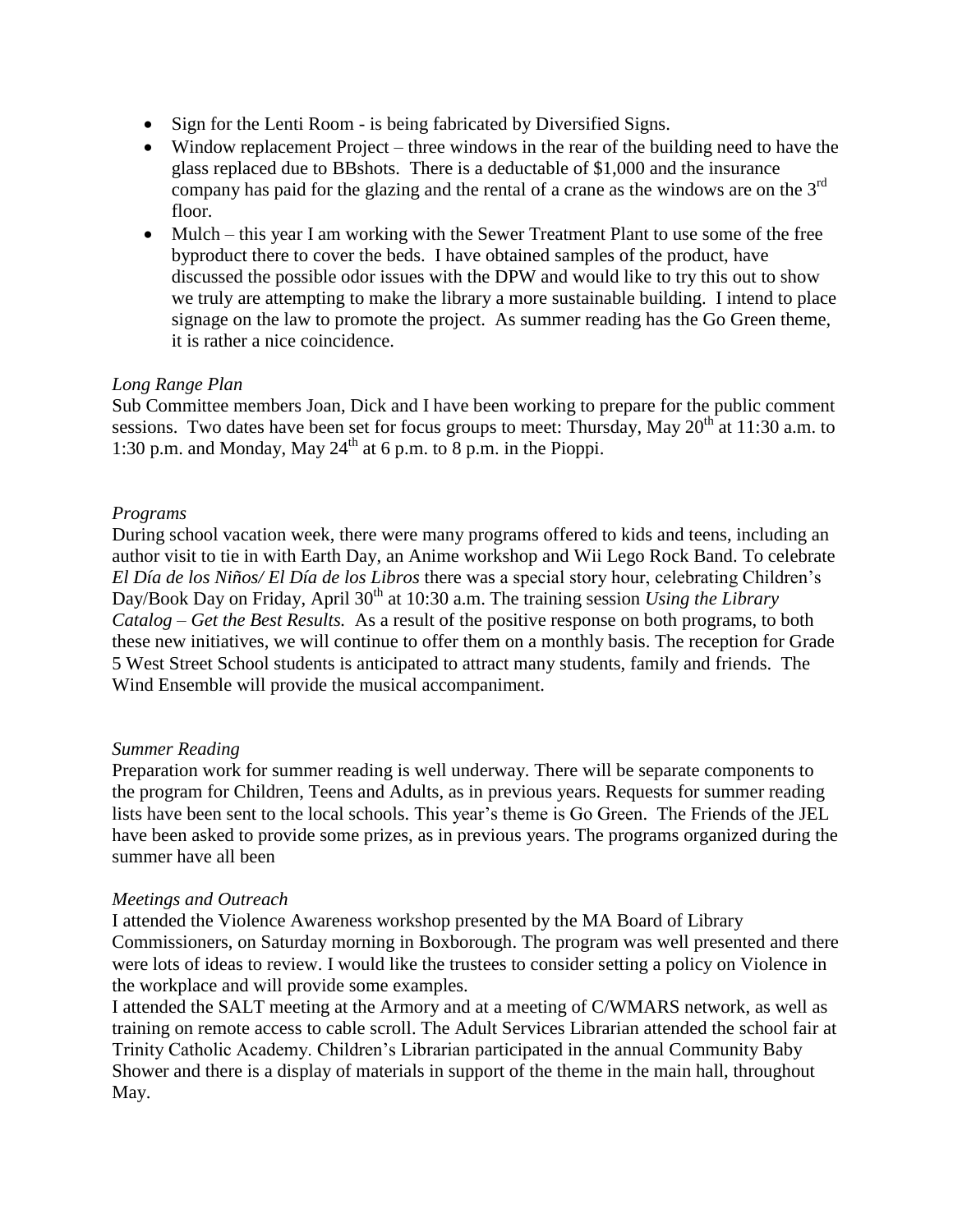## *Opening Hours*

The library was closed on Monday, in honor of Patriot's Day April 19<sup>th</sup>. JEL will be closed on Monday May  $31<sup>st</sup>$  in honor of Memorial Day. The library will be closed at 1 p.m. on Friday, June  $11^{th}$ , 2010.

# *Staffing*

Recruitment for the 10 hour position in Technical Processing

Three weeks' notice has been received from Barbara Fish in the Children's Room that will be leaving the area to take care of a family member.

An application was submitted for the Workforce Investment Act with the Center of Hope on for two workers during the summer – a clerical assistant and a landscape/maintenance assistant.

# *Grants*

- An application to support the Digital Treasures initiative for \$2,000 was submitted to Yankee Spirits.
- Staff continues to work with Recycling Coordinator on the Renwable Energy grant of \$4000. The staff is currently working on materials selection to support the grant theme. Programs are being reviewed.

# *Staff Training*

A customer service grant of \$500 from CMRLS earlier this year has allowed JEL to obtain the services of Anne Washburne, a well-known trainer in the library circuit and formerly of LL Bean, will present the program from 1:30 p.m. to 4:30 p.m. The Long Range Plan states "the Jacob Edwards Library will have a trained and knowledgeable staff able to guide effective community use of all materials. Provide opportunity for library staff to take advantage of ongoing education and training…Conduct an in-service day for all staff once a year. (FY2005)

## **June Programs at Jacob Edwards Library**

Artful Friends, the annual fundraiser for the Friends of the Jacob Edwards Library, will exhibit the bounty of donated items including original art, prints, photographs, knitwear, pottery, gift certificates and tickets to events. The prizes will be on display from June 1 to June 24<sup>th</sup>, 2010. Tickets will be available for purchase all month and on the night of the drawing – June  $24<sup>th</sup>$ .

Monday, June 7th **Mystery Book Club** *The Coroner's Lunch* by Colin Cotterill at 6:30 p.m. Tuesday, June 1st, 8th, 15, 22nd and 29th **Anime Club for Teens** at 3.10 p.m. Pioppi Room Tuesday, June  $1^{st}$ ,  $8^{th}$ , 15,  $22^{nd}$  and  $29^{th}$  **Knitting with Sonya from 10:30 a.m. to 12:30 p.m.** Thursday, June 3rd , **Artful Friends Reception** at 6:30 p.m. to 7:30 p.m., with live music Wednesday, June 9<sup>th</sup>, **Training in Using the Library Catalog – Get the Best Results** at 10 a.m. – 11 a.m. Registration required.

Thursday, June 10th, Screening of the movie *Welcome* starts at 6 p.m. in the Pioppi Room. Saturday, June 12<sup>th</sup>, Annual Kite Day in Southbridge. JEL Staff will participate and have a booth there.

Thursday, June 17<sup>th</sup>, Eve Rifkah will present readings from her new books Dear Suzanne and Outcasts at 6:30 p.m. in the Reading Room.